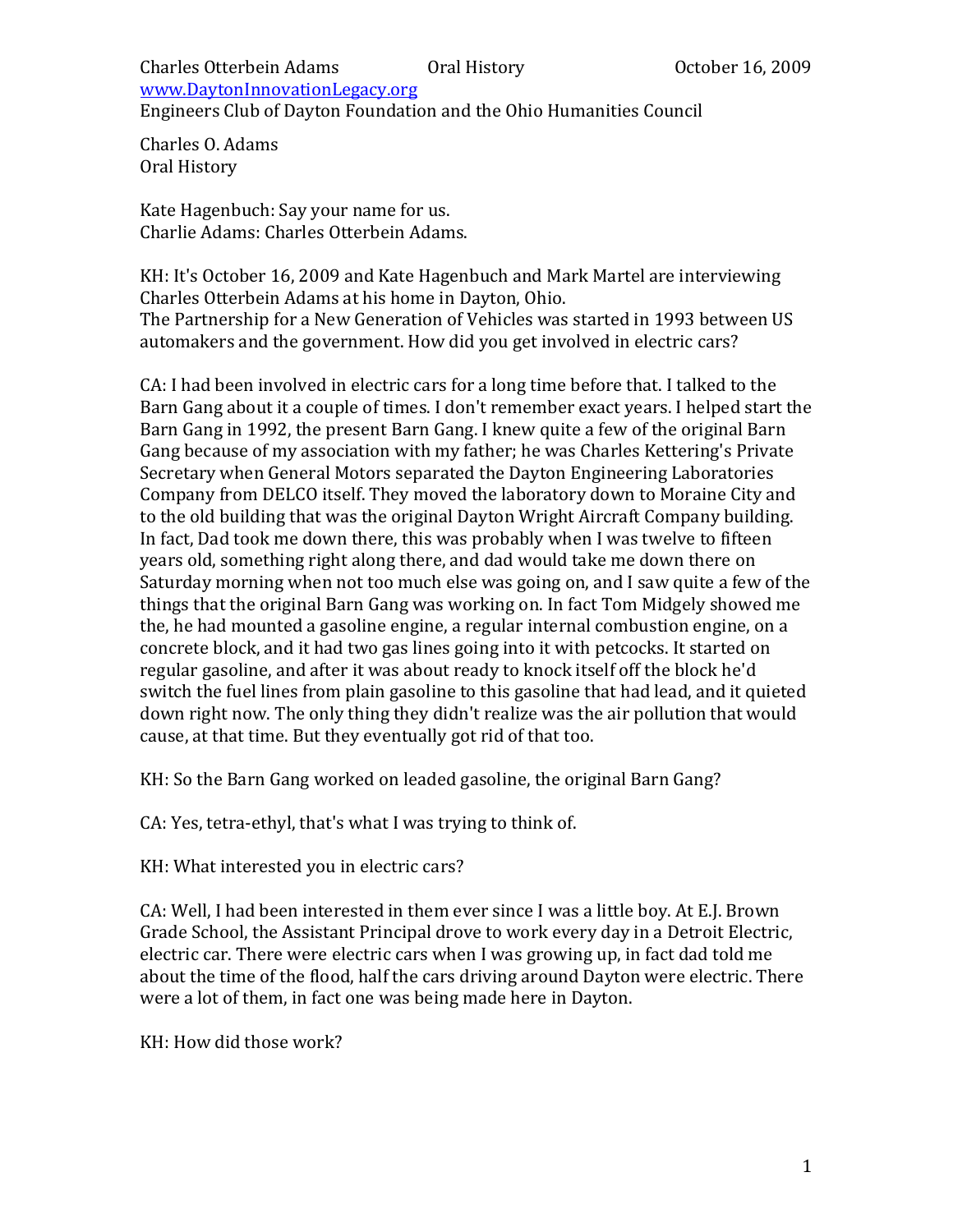Engineers Club of Dayton Foundation and the Ohio Humanities Council

CA: Very well, but the batteries of that time would only carry them a maximum of about 50 miles. That's why the internal combustion regular gasoline engine took over, because the electric cars couldn't travel very far. KH: How did they charge the batteries?

CA: They'd charge them up at night at home. In fact the one that our principal at E.J. Brown School drove would only go about 25 miles. The batteries weren't very good.

KH: What did they look like?

CA: Like most of the other cars. Quite a few of them were made by taking a regular car and substituting the electric drive business as motors for the wheels.

KH: This sounds like an old idea that's coming back.

CA: It does, it is, really.

KH: Do you think people are aware that the electric car existed in the--what decade?

CA: This goes clear back into the early twenties.

KH: Do you think people know that electric cars have been made before?

CA: I think most people do. If it wasn't for the slow development of the battery we would have had them driving around on the streets today. But as I say since you couldn't go very far at that time, they didn't take over.

KH: What interested you in the program?

CA: Just to get rid of pollution.

KH: Can you talk a little more about how the electric car would be helpful to get rid of pollution?

CA: Sure, because in the electric car there is no tailpipe. In the regular gasoline car you've got all kinds of pollution coming out the tailpipe. And that's what fills the air today.

KH: What was the design like that you and Chuck Dempsey worked on?

CA: Well, we took a Detroit electric car as kind of a model, and the  $F$  [wait for clock] to finish chiming]

KH: We'll start that one over without the clock.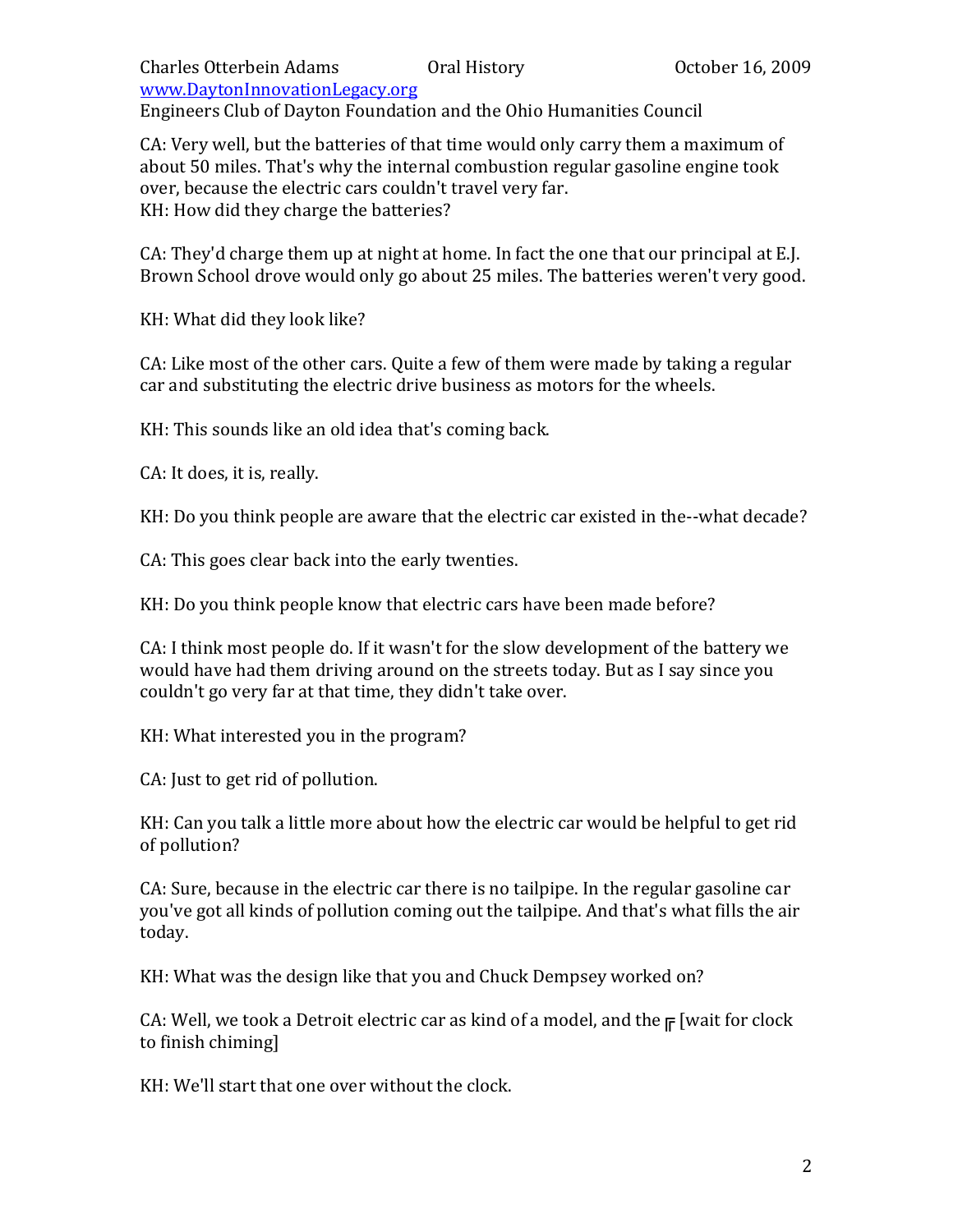# Charles Otterbein Adams Oral History October 16, 2009

www.DaytonInnovationLegacy.org

Engineers Club of Dayton Foundation and the Ohio Humanities Council

CA: Yeah, I've been interested in electric cars ever since I was a kid, because they were around when I was a kid.

KH: What was the design like that you and Chuck Dempsey worked on? CA: We didn't have a model, we were just talking. As I mentioned we showed a picture of this Detroit electric car on this big board that we presented to the Department of Energy, and we were really disappointed that the judges didn't give it a thought. They were all artists, and they were all looking for the art part of it, and there wasn't any art in our part of the presentation.

MM: What was the engineering part of it?

CA: As I mentioned, we had drawn a circle of the city of Dayton, with a radius of the limit of electric cars at that time. Then we showed pictures of Rikes [the major downtown department store] and those kinds of places just statements that we could drive the car into the department store and shop from the car. We also had a picture of a charging station to which the driver of the car could pull up to it, and just pull in and plug it in by driving it in and charge it, while you were off doing something.

KH: Was it for the city of Dayton?

CA: Yeah.

KH: Where would the cars go in Dayton?

CA: They would go anyplace in Dayton, they would go in department stores, and the hardware stores, those kind of things. We envisioned a charging station at all those places, there was a place where they could park, where they could be recharging all day long.

KH: Tell us about the drawings or the models that you used.

CA: As I mentioned the models that we used were the department stores and the hardware stores and charging stations, those were what we showed on the board.

KH: You co-chaired Alt Fuels symposiums at the Engineers Club in '94, '95, and '96 with nationally known speakers and actual electrical vehicles on display, including the GM EV-1. What sort of response did you get?

CA: Quite good. We had speakers from the Rocky Mountain Institute, and, I've forgotten the man's name.

KH: What kind of public enthusiasm was generated from the symposiums?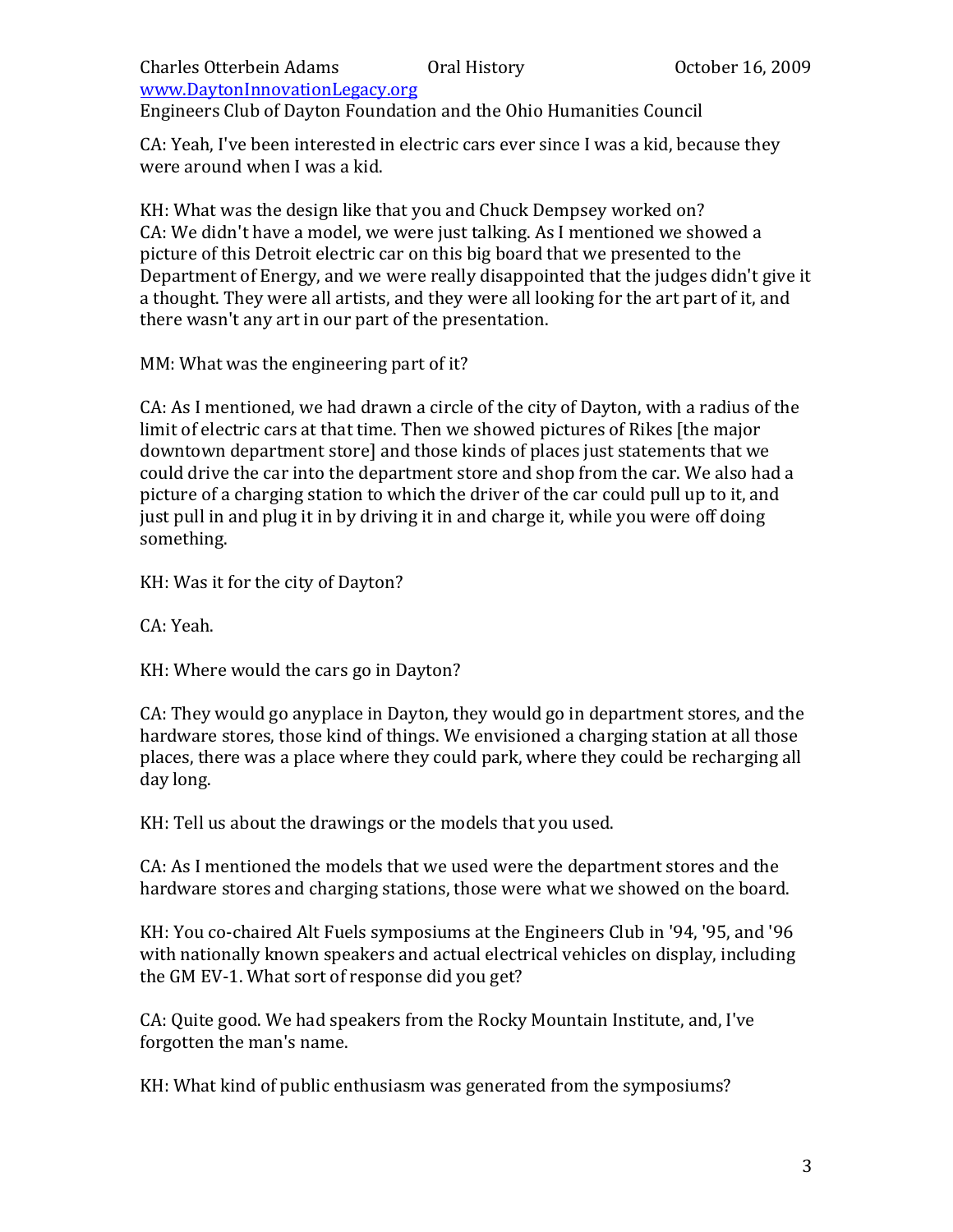Engineers Club of Dayton Foundation and the Ohio Humanities Council

CA: We had quite a bit of interest in it. We had about 20-25 cars there, not all electric, in fact from Cedarville College those students were working on a propane car instead of gasoline, and they brought that one up. And we had some electric bicycles [chuckles].

KH: What do you think about the progress since then?

CA: Still too slow to suit me.

KH: What do you think about the Smart Car, and the Prius, and the new Honda hybrid?

CA: Hardy Trolander drives a Honda [Toyota] Prius, which is a hybrid, which has both. He gets about 50 miles to the gallon. So he's doing pretty well.

KH: In 1994 you received the Deeds-Kettering Award for outstanding contributions to the Engineers Club.

CA: I think that was primarily because of these three symposiums. That's hanging on my wall in there.

KH: What are you proudest of in your career?

CA: I think those three symposiums on the electric car.

KH: Did you spend your working career at Delco?

CA: Part of it. In 1947 I guess it was, Reber Stupp who was plant manager at Delco took a job with Byron Foy, who was Walter P. Chrysler's son-in-law, to go to Jack & Heintz Precision Industries, which was a war-born company in Cleveland making magnetos, refrigeration compressors, bearings, and electric motors. He asked Reber if he would come to Cleveland to be plant manager for this plant, and he agreed, and he took three of us from Delco with him, including me, and set me up as Process Engineer. I had charge of all work processing, and the plant layout. The only problem was the Board had been so used to just adding people when they needed to increase production, they wouldn't spend any money on improved equipment. In fact I made three trips to New York to talk to the Board about it, and they wouldn't agree to any of it, because they just wanted to add people. So eventually they lost out completely. Reber went into being in charge of some other manufacturing plants in Cleveland, and I went back into welding engineering and the selling process. I worked for National Electric Welding Machines Company which, they shortened their name to Newcor. I was instrumental with working with them and making automated equipment. Delco wanted me back because of my experience, and I sold them three lines that turned out tubular shock absorbers at a thousand an hour. So it was a pretty good line, I sold them three of those lines.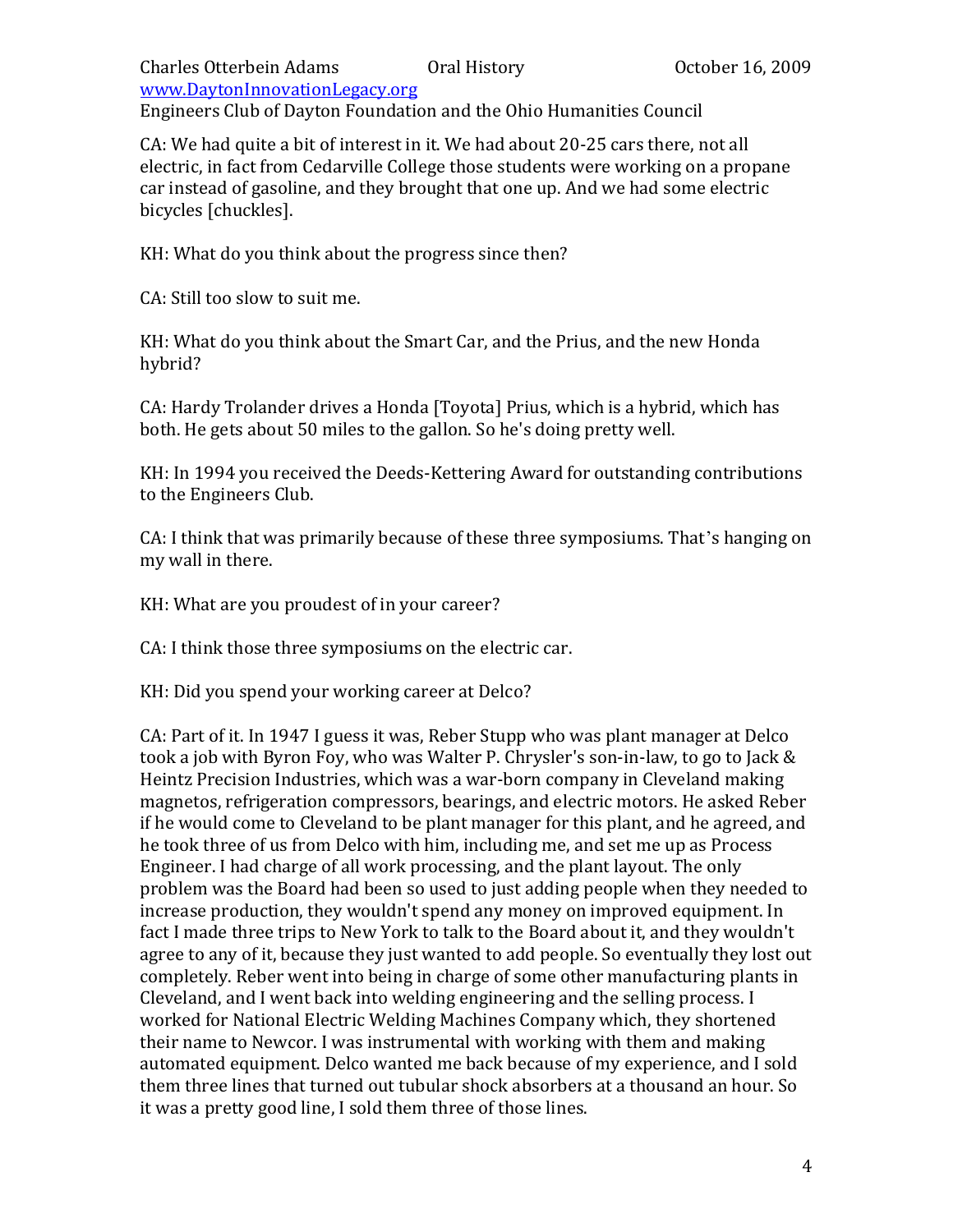Charles Otterbein Adams Oral History October 16, 2009 www.DaytonInnovationLegacy.org Engineers Club of Dayton Foundation and the Ohio Humanities Council

KH: What did you want to be when you were a kid?

CA: When I was a kid? Oh, goodness. Well, my folks had another couple that was very good friends, and this Mr. Dreehurst was the electrical inspector for the City of Dayton. But he also had a real good woodworking shop at his basement, so he taught me how to use all the wood working tools. And I made boats, and that sort of thing, just carving.

KH: How did you end up being an engineer?

CA: That's a long story. Mother wanted me to be a minister because her father was a minister. Dr. J. W. Hicks, he was the United Brethren of Christ pastor at Fostoria, Ohio but he also worked for the evangelical department of the United Brethren in Christ headquartered at the UB building downtown here. In fact he started quite a few UB churches in northeast Indiana and northwest Ohio.

KH: So your mother wanted you to be a minister, but somehow you became an engineer.

CA: Yeah, I preferred the engineering, science things, simply because I guess I had worked on so much of that when I was a kid. In fact, the man who was science teacher at Steele High School took me aside one morning, said because of what I was doing in his class, he recommended that I go to the University of Cincinnati, the electrical engineering department, which I did. I got my electrical degree.

KH: Cincinnati had quite a reputation for engineering.

CA: They have. Well the head of that engineering department was well known clear across the country, he was the one that started the co-op program. When I became interested in a new college at Yellow Springs, Antioch, I had to remind them that we'd had that co-op program for six years before that down at Cincinnati.

KH: I think that the engineering dean at Cincinnati inspired Arthur Morgan.

CA: Very much so.

KH: Did you know Arthur Morgan?

CA: I met him, but I can't say I really knew him very well.

KH: You knew Kettering.

CA: Well dad was first at Delco when it was down on First Street. Dad was Mr. Kettering's cashier, for the plant. He would walk downtown, get the entire payroll in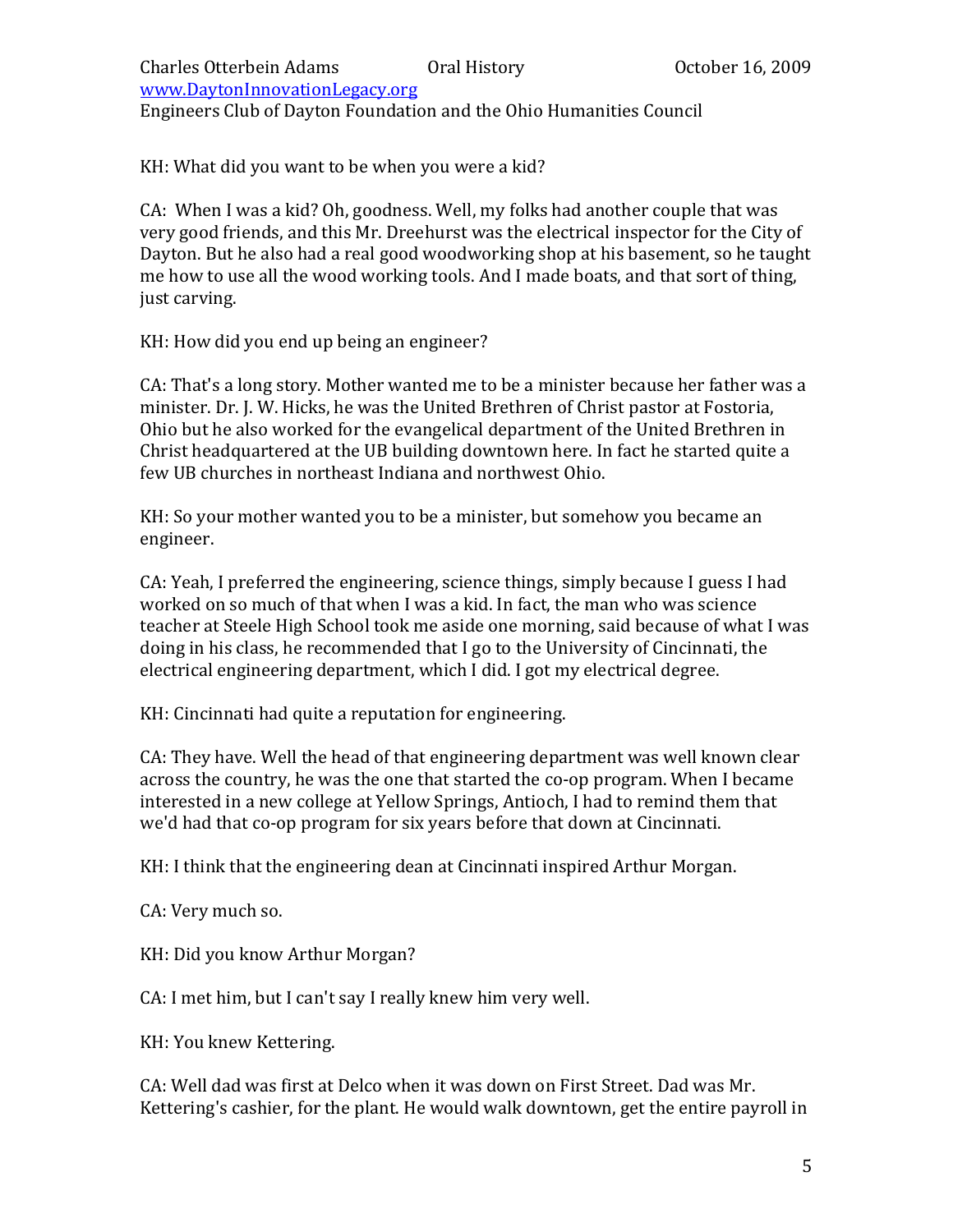Engineers Club of Dayton Foundation and the Ohio Humanities Council

cash in a cloth bag, and walk back to Delco with it. You wouldn't do that today. But then when they separated Kettering's laboratory part, General Motors separated that and moved it to Moraine, Kettering took dad down as his private secretary. That's how I got so much, got so interested down there.

KH: I think you have a story about Kettering.

CA: He called me into his office one Saturday morning. As I walked in the door of his office something came flying at me that he threw at me. And I caught it and almost fell on my face. It was a baseball bat, but it was made out of balsa wood, very very light. [Clock chimes]

KH: We might have to start that one over. It's a good story and I'd be happy to hear it again, if you don't mind.

CA: Dad had taken me down there, as I mentioned on Saturday mornings, quite frequently. And one of these Saturday mornings, as I passed Mr. Kettering's office, he called me into his office. And as I walked through the door something came flying at me, and I caught it. I didn't realize what it was, but I did after I caught it. And I almost fell flat on my face, because it was so light. It was a balsa wood bat, baseball bat, made out of balsa wood.

KH: Why did Mr. Kettering do that?

CA: He had all kind of things that he did, just for the heck of it. He told me, 'just don't believe everything you see when you first see it, you have to look up the background.'

KH: Could you say that again?

CA: He said 'don't always believe everything you see first-hand, you have to look up the background a little bit.'

KH: Perfect.

MM: I've been reading about Kettering, and apparently he was not much of a manager. He wanted just to do the work.

CA: Oh, no, he expected others to do that.

MM: Like your father?

CA: Yeah.

KH: What was your father's name?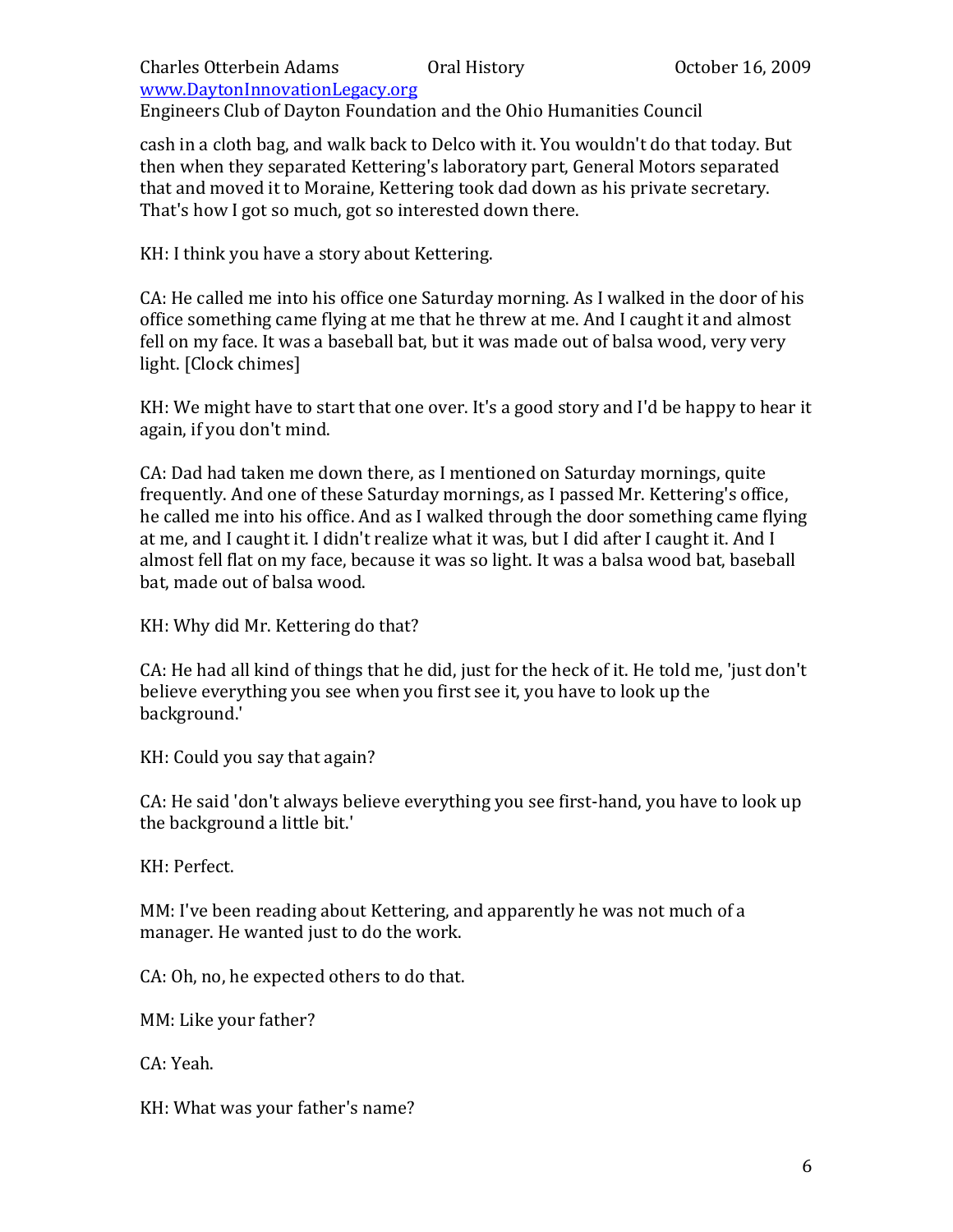## Charles Otterbein Adams Oral History October 16, 2009 www.DaytonInnovationLegacy.org Engineers Club of Dayton Foundation and the Ohio Humanities Council

CA: Charles Winfred Adams. He was born in Xenia. In fact the house in which he was born, the back part of that was a log cabin. And it was a stop on the Underground Railroad.

KH: Do you remember the address?

CA: Yeah, but the house doesn't exist anymore. It's a mortuary now on that spot now. The house doesn't exist anymore.

KH: Mark's mother is from an old Xenia family, and of course we have the connection through the Hooven and Allison. My dad's ancestors are from Xenia, Harbines and so on. I didn't realize we had a Xenia connection.

CA: Your dad is a rope man.

KH: That's right. Just one last question. In 2003, you flew in the Wright B Flyer. What was that like? Tell us how old you were when you did that and what it was like.

CA: I was 93, I guess I was, in that there was an article appeared in the paper on that, with a picture of me in that plane. John Bosch and Hardy Trolander both contributed to give me that ride, and it was quite interesting, because you're sitting out in the open. The undulations of the plane, and the wind in my face, reminded me just how much the Wright brothers did in starting the airplane.

KH: Did you ever meet Orville Wright?

CA: Yes, he was a member of the Engineers Club. In fact, when Deeds and Kettering built the Engineers Club they turned the keys over to the Board of Governors and Orville Wright was the man from the Board of Governors who accepted that key to the building.

KH: How old were you at that time? You were about six years old, probably.

CA: That would have been 1918, I was six years old, yeah.

KH: How old are you now?

CA: 97.

KH: Do you recall any personal anecdotes about Orville Wright, from your time at the Engineers Club, or otherwise?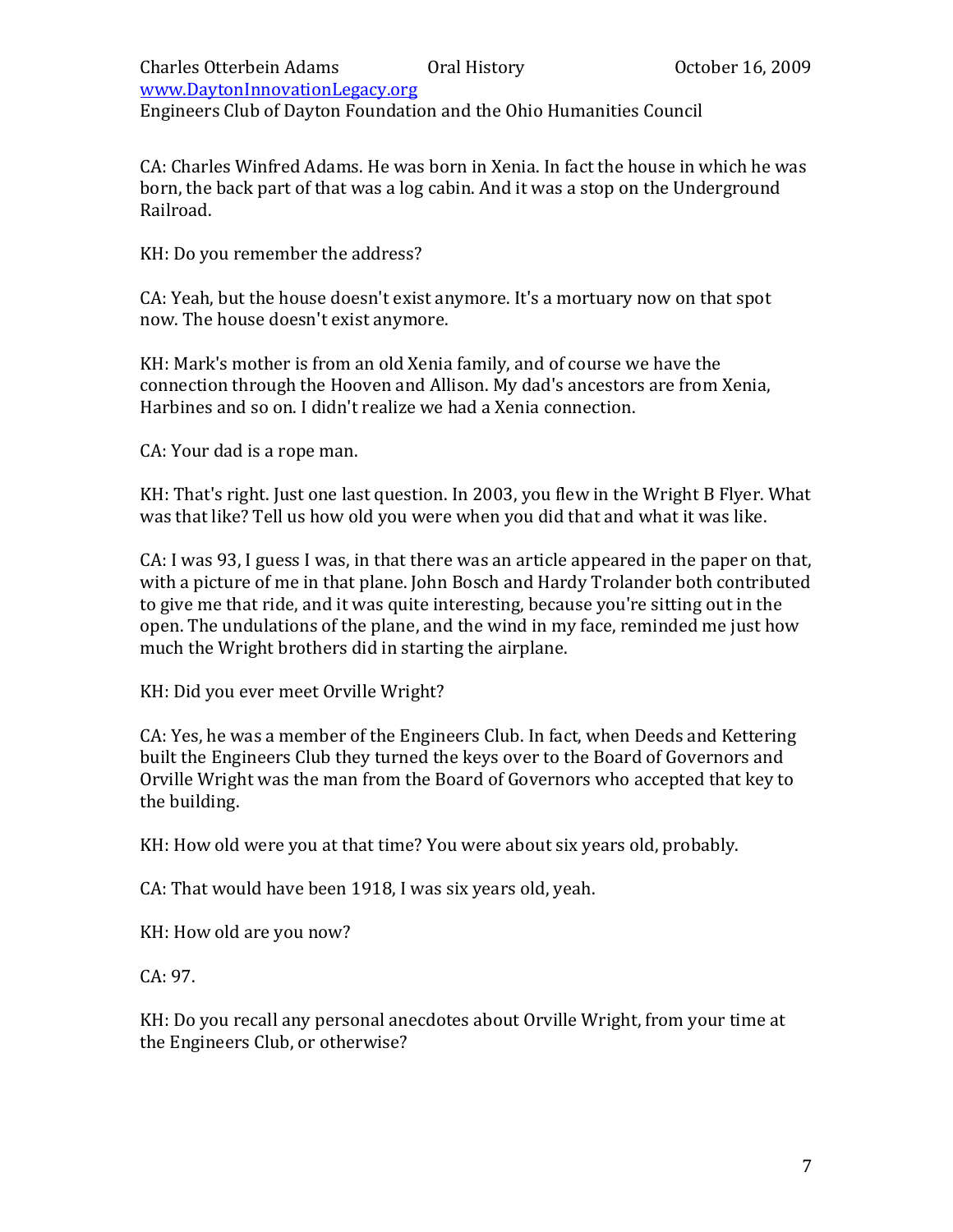Engineers Club of Dayton Foundation and the Ohio Humanities Council

CA: He was pretty much a private man. Unless there was some reason, you couldn't even get into a conversation with him. As I say, I knew him, but I can't say I knew him personally.

KH: Was there anything else you'd like to add about anything, about your life, or work, or any other stories you'd like to tell us?

CA: Well, when the roads around the country started getting too small for high speed travel, they started to build concrete roads. And in those concrete roads they filled in with steel grating. I helped design and make the steel grating at National Electric Welding Machine Company. I have a patent on part of that, eventually these gratings became too wide to fit on railroad cars, so they had to be folded over. So I got a patent on the hinge of that thing. You'd lay half of it down, and flop the other half on top of it, and it would go on the railroad car.

KH: Excellent. Did you have any other questions, Mark?

MM: Yeah, a couple. You mentioned your mother wanted you to be a minister with the UB, I wonder if you could talk a little about Bishop Wright vs. Orville Wright there. Did you have any interaction with him?

CA: Milton? Orville's father, Bishop Wright, yeah. Bishop Wright and my greatgrandfather, Dr. J.W. ... I've lost it for a moment, anyhow my great-grandfather was associated with Bishop Milton Wright in 1899, the general conference, the United Brethren in Christ at that time wouldn't let any of their members belong to secret societies. In the 1908 conference, some of the pastors wanted to change the regulations so they could join the Masons. My great-grandfather walked out with Bishop Wright, because they didn't want to allow that. Mother told me later that he eventually rejoined the original United Brethren of Christ church but at the time Bishop Wright and about 40 or 50 other ministers walked out of the general conference because they didn't want to allow that.

MM: Did you ever run into Colonel Deeds?

CA: Yes, I knew him quite well. Dad had a cousin, Charles Rausch, he and his wife were Deeds' caretakers for his farm, which is located where Moraine Country Club is now. There was a farmhouse right in the middle of that, just about where the buildings are for the Moraine Country Club now. Dad's cousin would have Lois and Winifred, my younger sister, and me out a couple weeks every summer. In fact we swam in Colonel Deeds swimming pool. But we would roam over the farm and then relax in the pool.

KH: That was a unique pool, wasn't it? What was so special about that pool?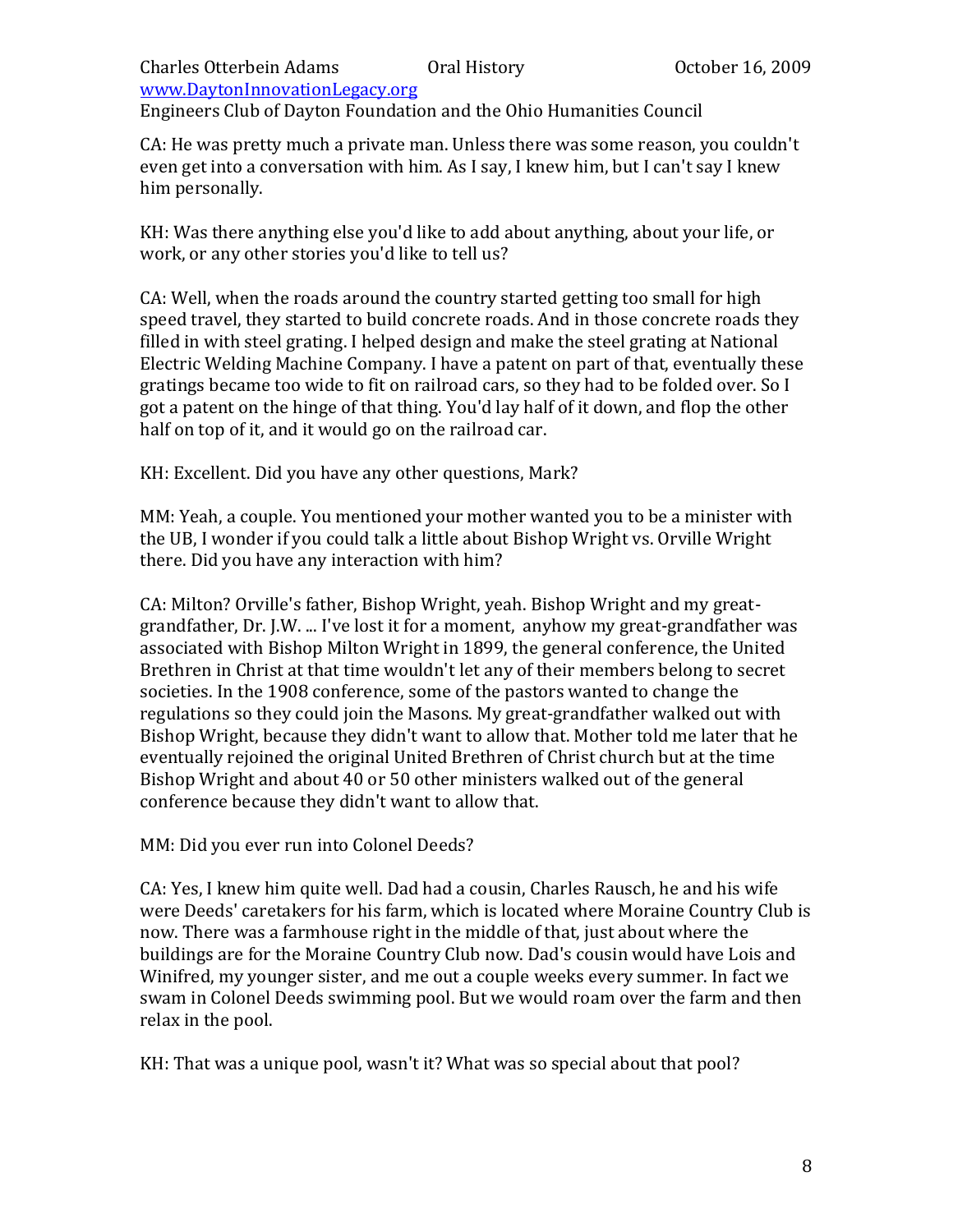Engineers Club of Dayton Foundation and the Ohio Humanities Council

CA: It covered a pretty wide area. It still exists; it's still there. Part of it was very shallow for kids, and part of it was much deeper. Mr. Deeds turned that pool over to Arthur Morgan and they developed the, what's it called, when water comes out of the conduits from behind the dams, comes out with real heavy force, so they developed this device that throws the water back on itself and dissipates the energy before it's released.

KH: Is that the hydraulic jump?

CA: That's what's called the hydraulic jump, yeah.

KH: And that idea came from the swimming pool? CA: No, but it came from three of Arthur Morgan's engineers who were working on the swimming pool, and used that pool to develop it.

MM: When you swam in that pool, was any of that stuff left there?

CA: This was long before that. [laughter]

MM: There's something I see right off Stroop Road, and I wonder if it's the pool, because sometimes when its drained I'll see strange things at the bottom if it.

CA: Since it's not used very much, all kinds of things go into it and they just sink to the bottom.

KH: Are we wearing you out?

CA: Oh, no. [brief discussion on what next]

MM: Was your father a member of the Engineers Club?

CA: He was for a while, but that was only because of Mr. Kettering.

KH: Do you remember going to the Engineers Club when you were a child? What was that like?

CA: Yeah. Well, I was quite impressed with it. The basic design of that building is rather unique, but also it's very useful in the way it's designed. Deeds and Kettering did a good job on that.

KH: What's special about the design of the building to you?

CA: Just the layout of it, really. With the dining room in the middle towards the south, then you've got the east wing and the west wing. The east wing originally was purely for ladies, and now it's been changed a little bit.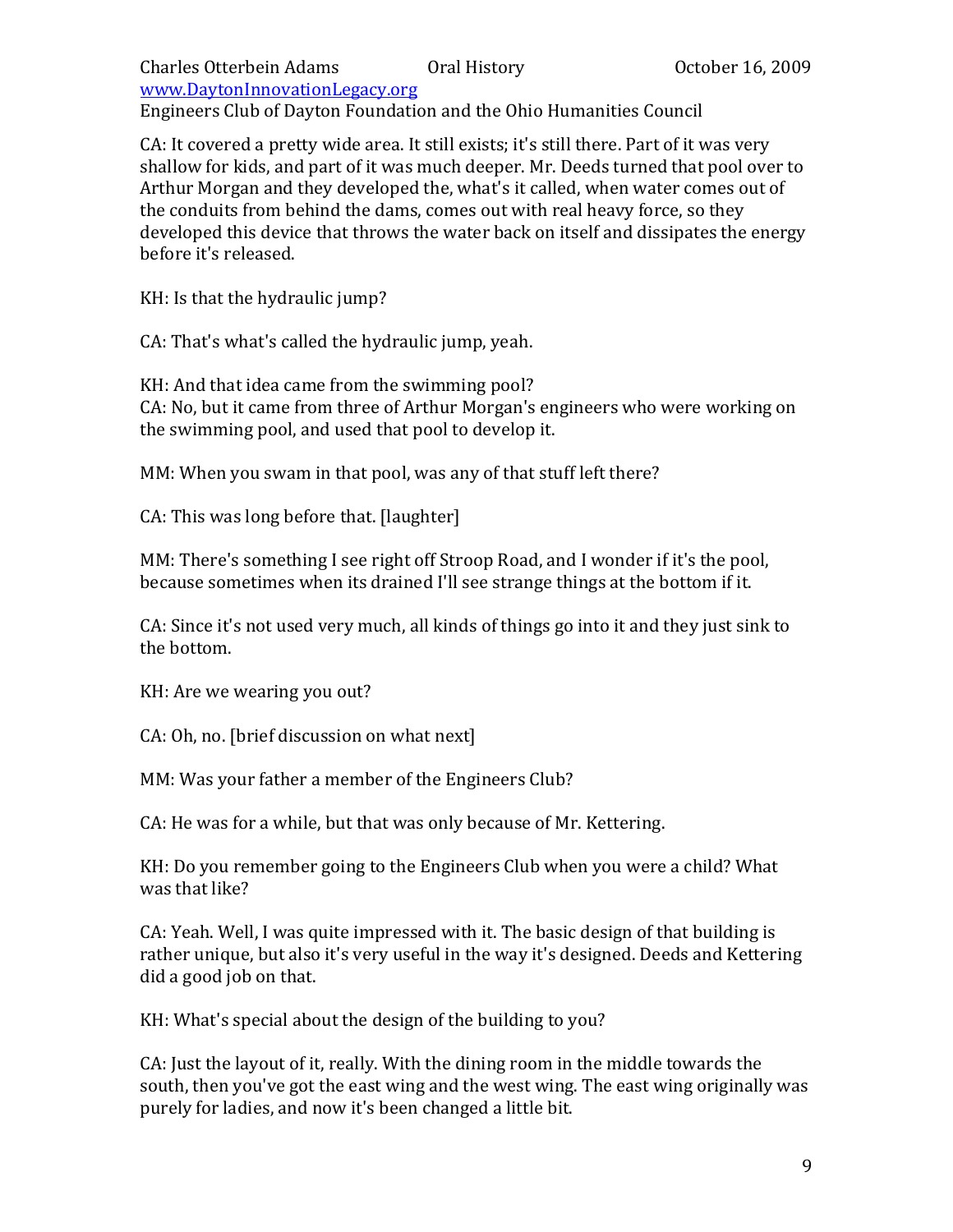Charles Otterbein Adams Oral History October 16, 2009 www.DaytonInnovationLegacy.org Engineers Club of Dayton Foundation and the Ohio Humanities Council

KH: I can even remember that.

CA: The west wing, what is now the Wright room was originally a pool room, they had three regular pool tables and two billiard tables, and there was some old cronies that kept their place at the pool tables, so when we would walk up there from Delco at noon we would grab a quick sandwich in the dining room, and then go to that pool room and spend twenty minutes on the billiard tables. [Chuckles; chime goes off]

KH: When you were at Delco, going to the Engineers Club, did you use the Engineers Club library very much?

CA: Very, very much.

KH: Tell us about your experience with the Library.

CA: When Milt Feldstein, he was a master mechanic at Delco, came to me and told me that the man who had been doing all of their processing work on the resistance welding machines, like seam welders and press welders, he just suddenly up and moved to California without giving them any notice, so Milt Feldstein came out and said since I was the only electrical engineer in the department, I would now be their welding engineer as well. That's what started me in the welding business. You're familiar with a tubular-type shock absorber? There's a cap on each end of that and that is mash seam welded to the tube. As I mentioned, we built a lot of lines for Delco to turn out a thousand of those an hour... I forgot what I was going to say.

KH: We were talking about the library.

CA: Well, when Milt got me started following up on these resistance welders I spent quite a bit of time at the Engineers Club library looking through electric circuits so I could follow the wiring in the control panels for all of these resistance welders. I hadn't had any of that in school.

KH: Can you talk about the importance of the Engineers Club library or the usefulness of it to the engineering community?

CA: I was also on the library committee when this engineering book explosion took place and there were so many books coming out that we couldn't afford at the club and eventually, it's just a historical type of library right now. But back in those days there were very active engineering books there in the library that I used.

KH: It may have been the primary resource for engineers, maybe throughout Ohio.

CA: Yeah, it was at that time.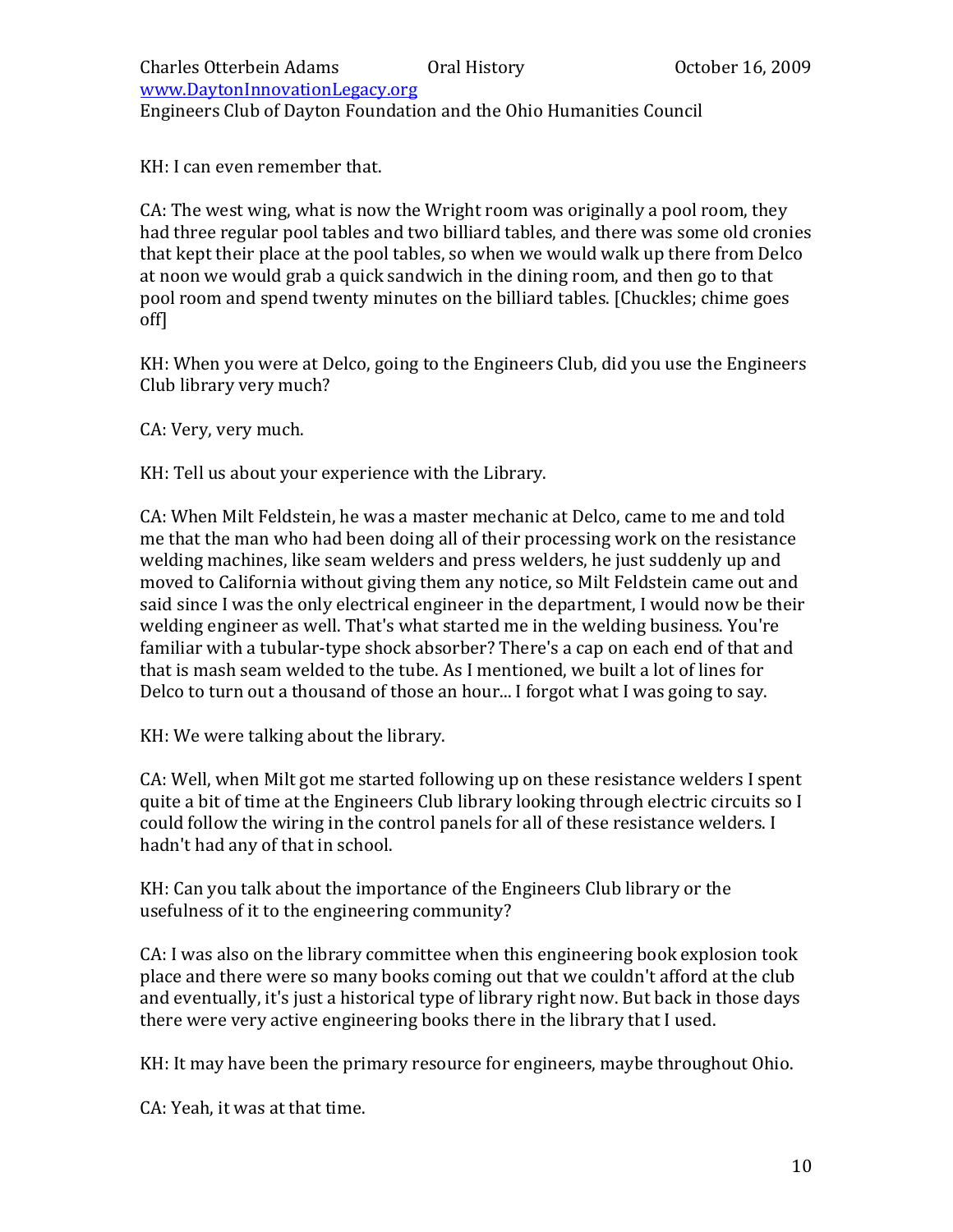# Charles Otterbein Adams Oral History October 16, 2009

www.DaytonInnovationLegacy.org

Engineers Club of Dayton Foundation and the Ohio Humanities Council

KH: You're right. When the information exploded there wouldn't have been space or funds for it.

CA: In fact I was also on the library committee at that time and I knew the head of the engineering department at the University of Dayton very well. They were also members of our church. So I asked him if they wanted some of those library books that we had to get rid of down there, we had whole sections that we had to get rid of, so he came down and took them, [truck hum] so they're at the University of Dayton library now.

MM: You mentioned working on or designing lines, was that assembly lines?

KH: You talked about lines to make a thousand shocks an hour. What do you mean by lines?

CA: It's a conveyor carrying fixtures to these different machines in sequence, from one end to the other, so you complete the whole body of the shock absorber, in one progression on this line.

KH: And there were people, like an assembly line?

CA: Yeah. Some of it was people, and some if it was automatic loading.

MM: You said that you designed some of these assembly lines?

CA: I helped on the designs.

MM: Were these automated welding machines anything like the robots you see in car factories?

CA: Yeah. Well, we built one. The piston and rod end of a shock absorber is also what you call a projection weld. You weld the piston to the end of the rod. We built a machine to turn out a thousand of those to match the other line, in just a rotating machine. The operator would shove in the rods, but the piston and the ring on the other end were automatically loaded, and this rotating machine again was turning out a thousand of those an hour.

KH: You mentioned a patent for the steel structures in roads. Do you have other patents or inventions?

CA: That's the only one I have [chuckles].

KH: That's one more than most people! I'm out of questions. I'm satisfied.